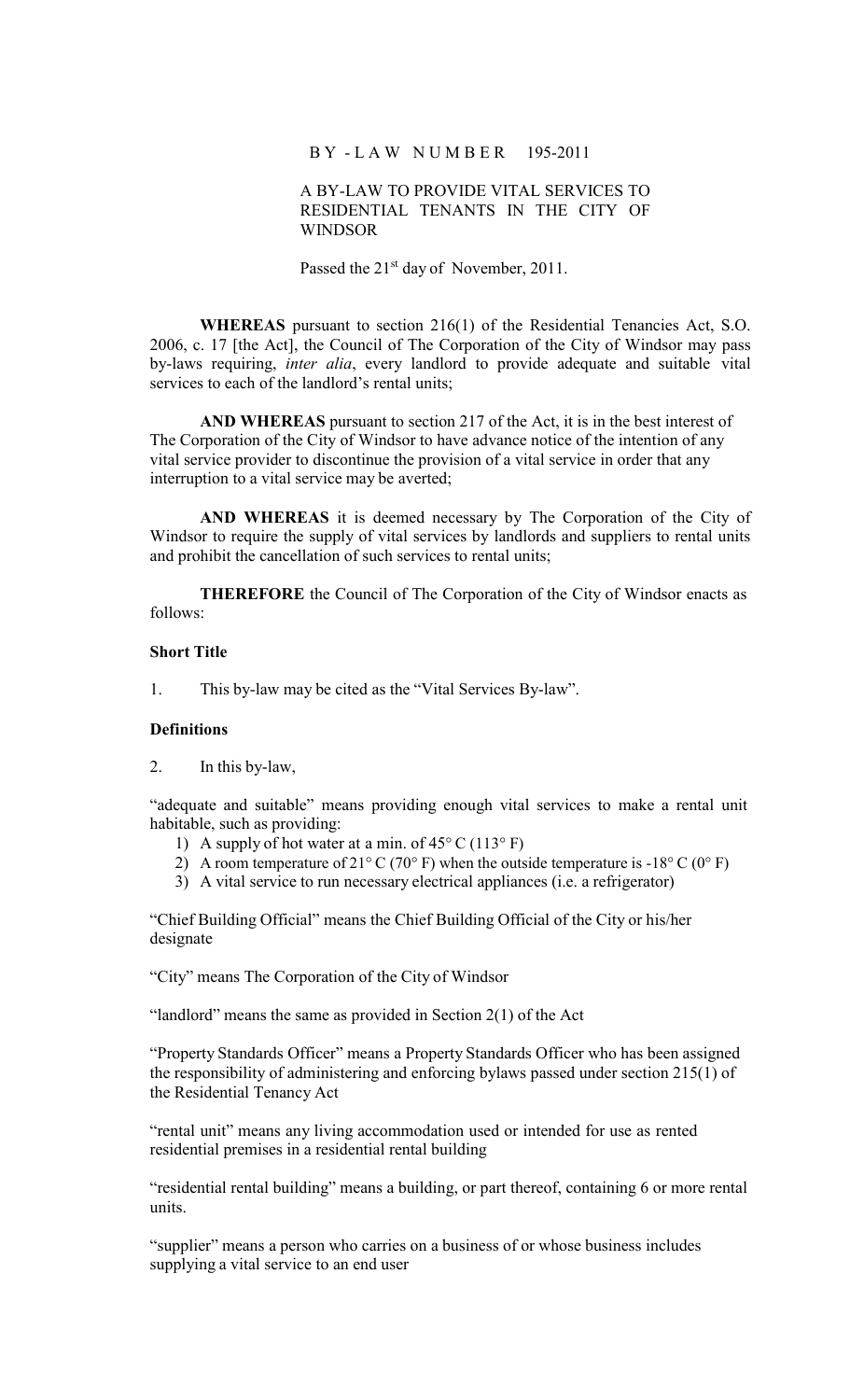"tenant" means a person who pays rent in return for the right to occupy a rental unit in a residential rental building and includes the tenant's heirs, assigns and personal representatives

"vital services" means hot or cold water, fuel, electricity, gas or, between September 1st and June  $15<sup>th</sup>$ , heat

# **Application**

3. This by-law applies to residential rental buildings which are tenant occupied or where a tenant has a right to occupy a rental unit.

4. This by-law does not apply to a landlord with respect to a rental unit to the extent the tenant has expressly agreed to obtain and maintain the vital services.

# **Landlord Responsibility**

5. Every landlord shall provide adequate and suitable vital services to each of the landlord's rental units.

6. No landlord shall cease to provide a vital service for any rental unit, except in accordance with section 8 of this by-law.

7. A landlord shall be deemed to have ceased providing a vital service for a rental unit if the landlord is obligated to pay the supplier for the vital service and fails to do so and, as a result of non-payment, the vital service is no longer provided for the rental unit.

8. Pursuant of section 6 of this by-law, a landlord may cease providing a vital service only when such cessation is necessary to alter or repair the rental unit and only for the minimum period necessary to effect the alteration or repair.

# **Supplier Responsibility**

9.1. A supplier shall not cease to provide the vital service to a residential rental building to which this by-law applies, except where written notice of an intended discontinuance of a vital service is provided to the Clerk of the City at least thirty (30) days before the supplier ceases to provide the vital service.

9.2. A notice of an intended discontinuance of a vital service shall be provided to the Clerk of the City at the end of the calendar month.

10. A supplier is required to give notice to the Clerk of the City only if the vital service is to be discontinued for a rental unit, or any part of a residential rental building containing a rental unit, as a result of a breach of contract by the landlord with the supplier for the supply of the vital service.

11. A notice of a discontinuation of a vital service required by this by-law shall contain:

- (a) The name, address, telephone number, facsimile number, and email of the supplier, and contact person for the supplier,
- (b) The type of vital service being supplied,
- (c) The name, address, telephone/cell number, facsimile number, and email of the person with whom the supplier has a contract for the supply of the vital service [i.e. landlord],
- (d) The municipal address of the residential rental building at which the vital service is being supplied,
- (e) Where available, confirmation of the number of rental units occupied at the subject site,
- (f) The nature of the landlord's breach of contract with the supplier,
- (g) The date and time when the supplier will discontinue to provide the vital service.

12. If the supplier discontinues the vital service, without providing notice, the supplier shall immediately restore the vital service when directed by the Chief Building Official.